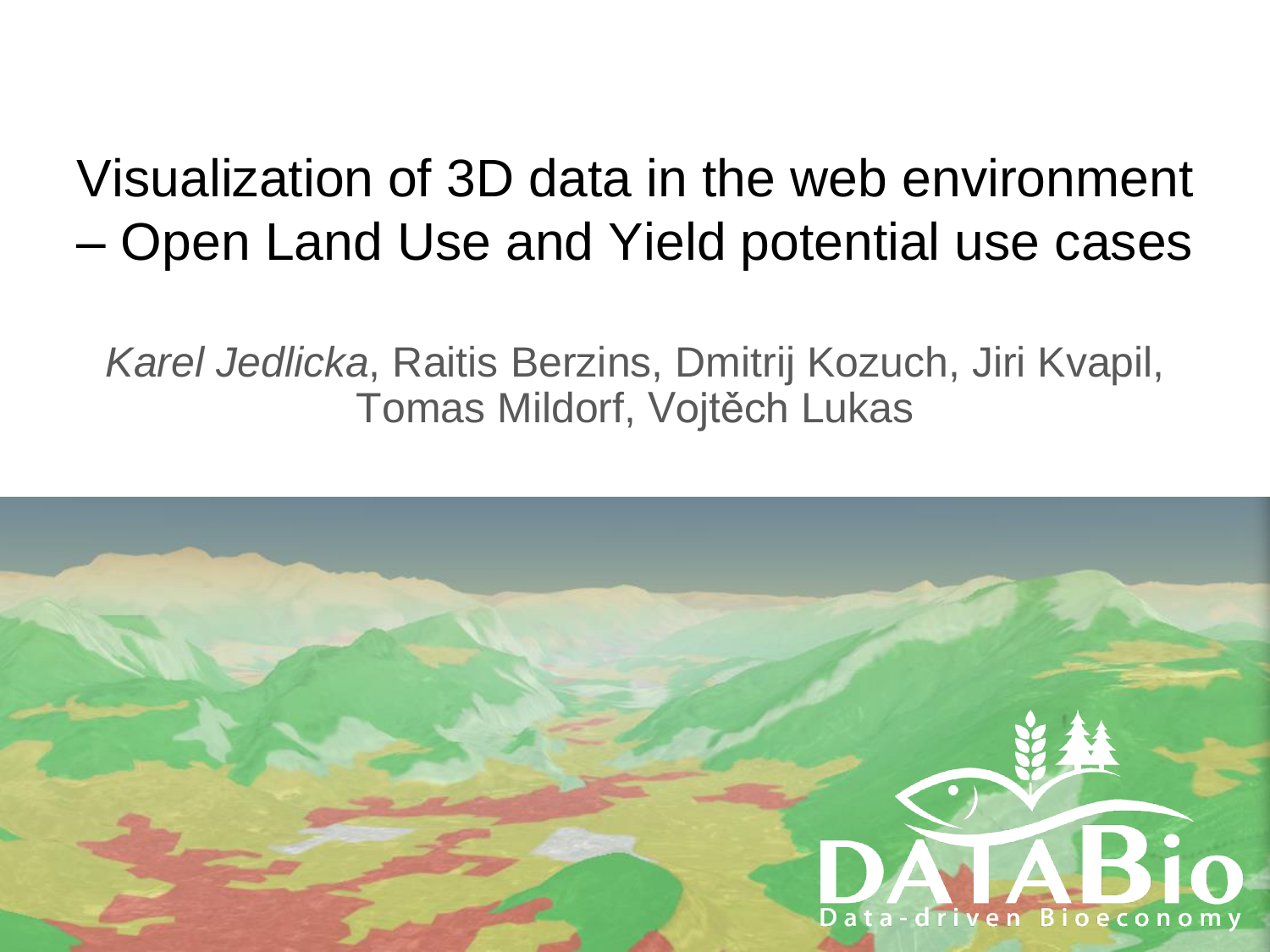

#### Idea

- **Extend HSLayers NG functionality** ~ by integrating CESIUM 3D module
- **Promote Open Data** ~ make them 3D using perspective view
- **Setting up a use case of DataBio agriculture pilot** ~ portraying detailed data from a farm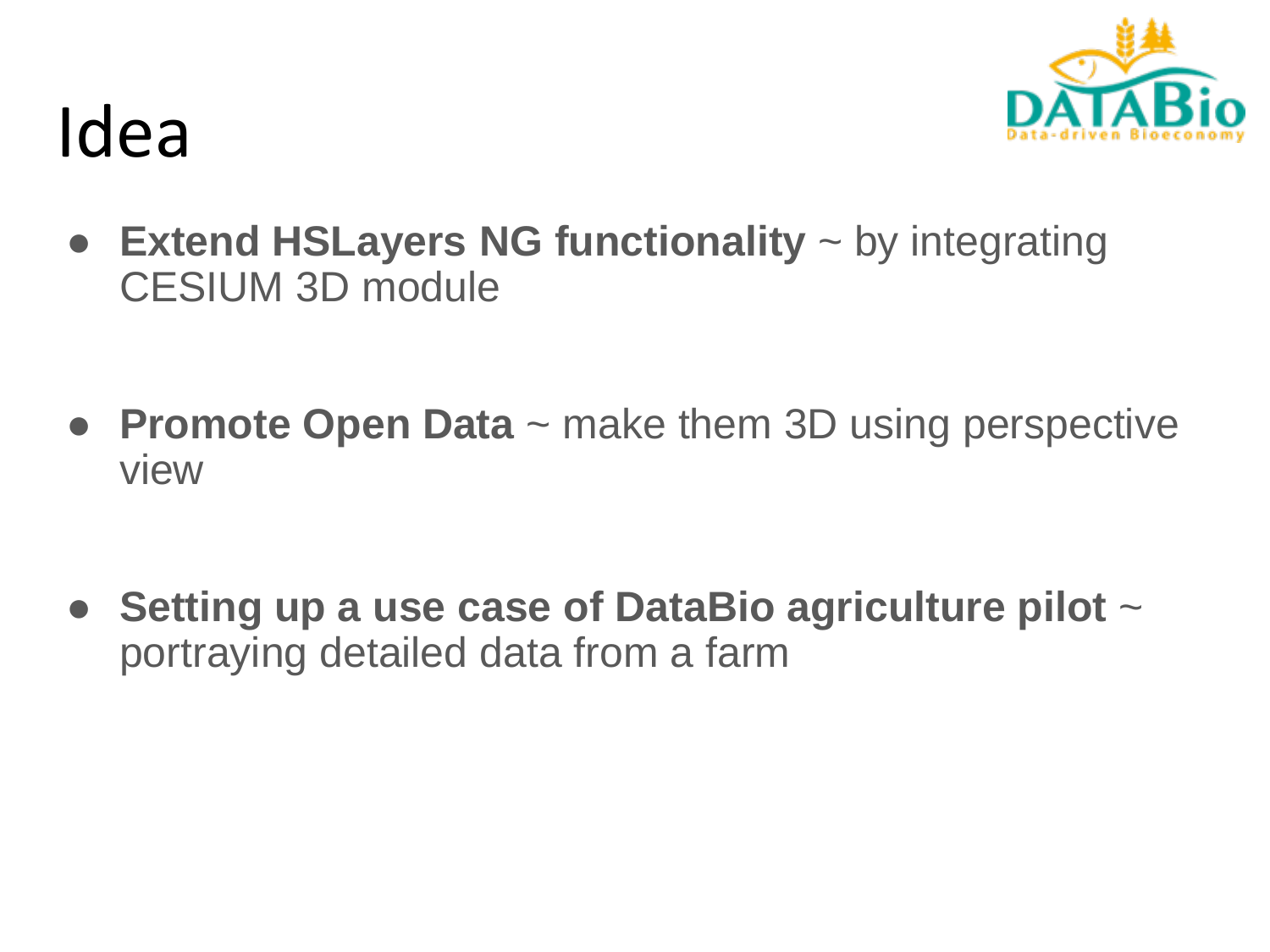

# Data

- **[Open Land Use](http://sdi4apps.eu/open_land_use/) [\(SDI4Apps](http://sdi4apps.eu/))**
- **[Open Transport Map](http://opentransportmap.info/) [\(OpenTransportNet](http://opentransportnet.eu/))**
- **[Smart Points of Interest](http://sdi4apps.eu/spoi/) [\(SDI4Apps\)](http://sdi4apps.eu/)**
- Global digital terrain model [EU-DEM](http://land.copernicus.eu/pan-european/satellite-derived-products/eu-dem/eu-dem-v1.1), (30m px)
- **[Sentinel2](https://sentinel.esa.int/web/sentinel/missions/sentinel-2)** imagery
- Local digital terrain model **[DMR 5G](https://geoportal.cuzk.cz/(S(003b0xfl0okdummli1kh10c4))/Default.aspx?mode=TextMeta&side=vyskopis&metadataID=CZ-CUZK-DMR5G-V&head_tab=sekce-02-gp&menu=302), [© CUZK](http://geoportal.cuzk.cz/Dokumenty/Podminky.pdf)**
- Local digital surface model **[DMP 1G,](http://geoportal.cuzk.cz/(S(zah21zbynesr5xorlpqeepvg))/Default.aspx?lng=CZ&mode=TextMeta&side=vyskopis&metadataID=CZ-CUZK-DMP1G-V&mapid=8&menu=303) [© CUZK](http://geoportal.cuzk.cz/Dokumenty/Podminky.pdf)** (avg. point spacing 1 m)
- Yield potential, NDVI, CTI, machinery tracks [© Rostenice](http://www.rostenice.eu/) farm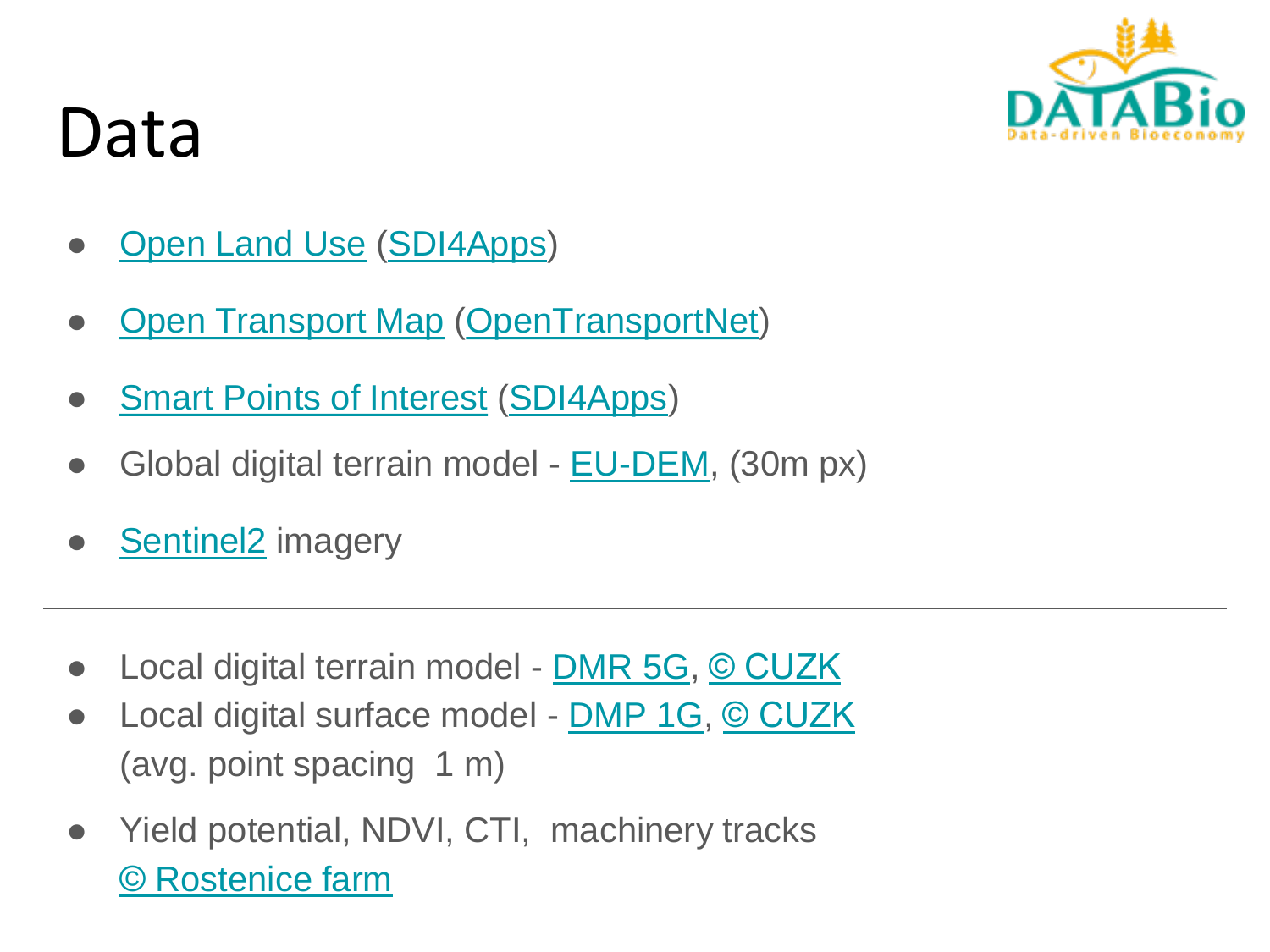# Software

• **[HSLayers-NG](https://ng.hslayers.org/) ([MIT License](https://github.com/hslayers/hslayers-ng/blob/master/LICENSE))** - web mapping library written in Javascript based on [OpenLayers 3](https://openlayers.org/) and [Cesium](https://cesiumjs.org/).

● [PostGIS](http://postgis.net/), [MapServer,](http://mapserver.org/) [ArcGIS](http://www.esri.com/arcgis/about-arcgis). ...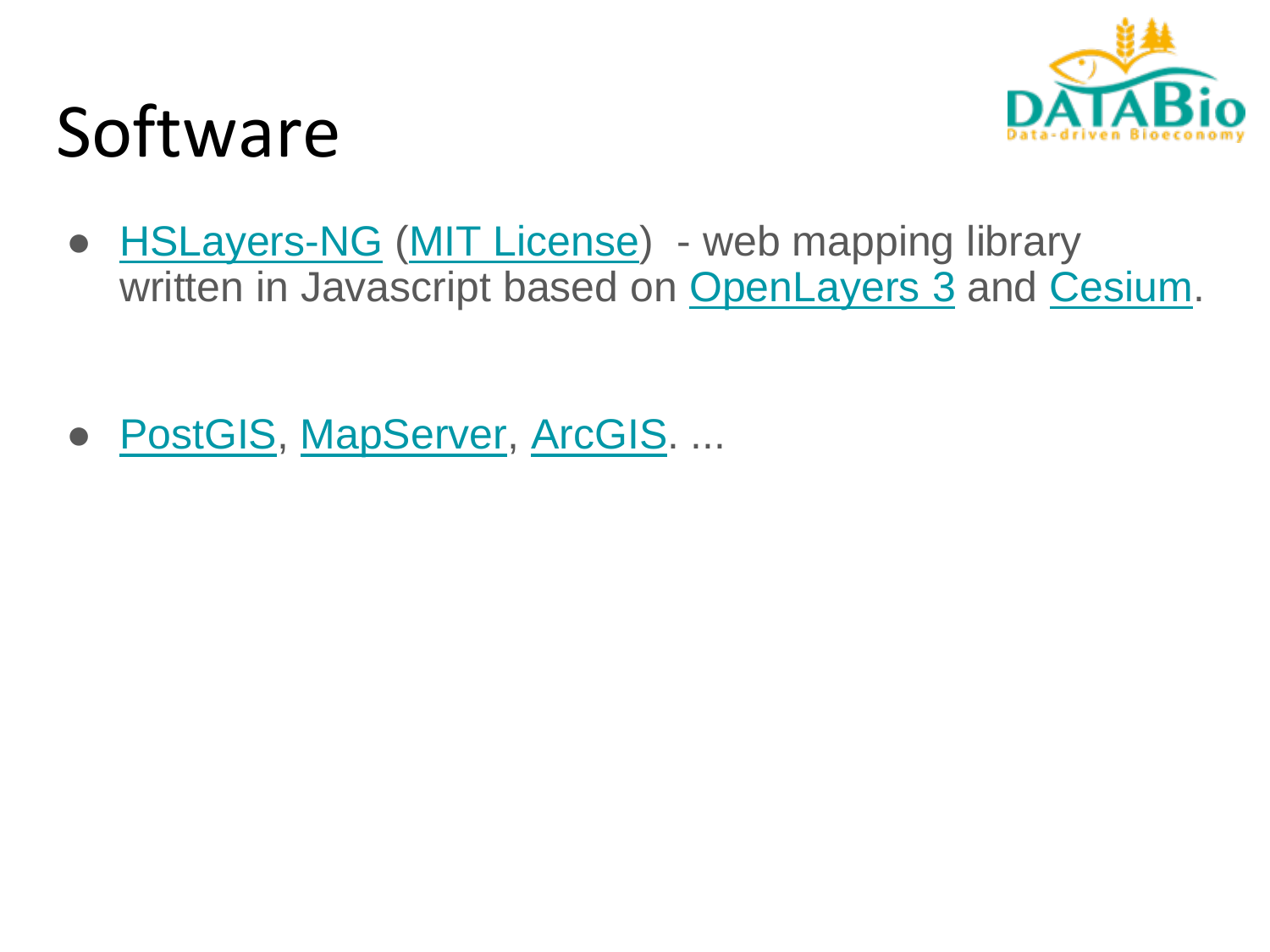# Approach

1. [Integration of Cesium plugin to HS](https://github.com/hslayers/hslayers-ng/tree/master/components/cesium) Layers NG

2. Visualization of [Open Land Use](http://sdi4apps.eu/open_land_use/) on top of [EU-DEM](http://land.copernicus.eu/pan-european/satellite-derived-products/eu-dem/eu-dem-v1.1)

3. Exploration of yield potential for selected Farm [\(Rostenice](http://www.rostenice.eu/))







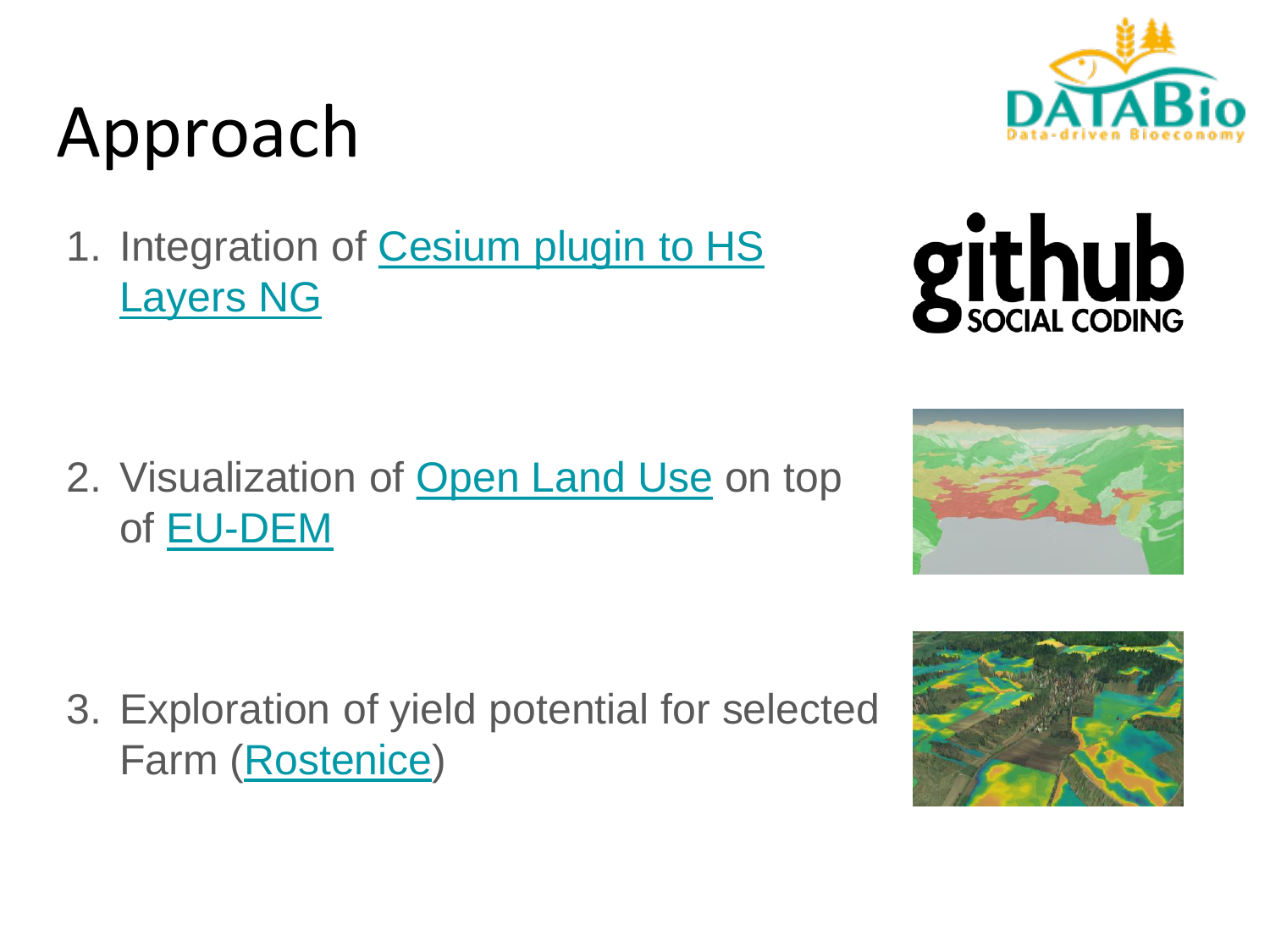## Results

- Cesium plugin to HS Layers NG integration
	- <https://github.com/hslayers/hslayers-ng>
		- [examples/3d-olu](https://github.com/hslayers/hslayers-ng/tree/master/examples/3d-olu)
		- [components/cesium](https://github.com/hslayers/hslayers-ng/tree/master/components/cesium)

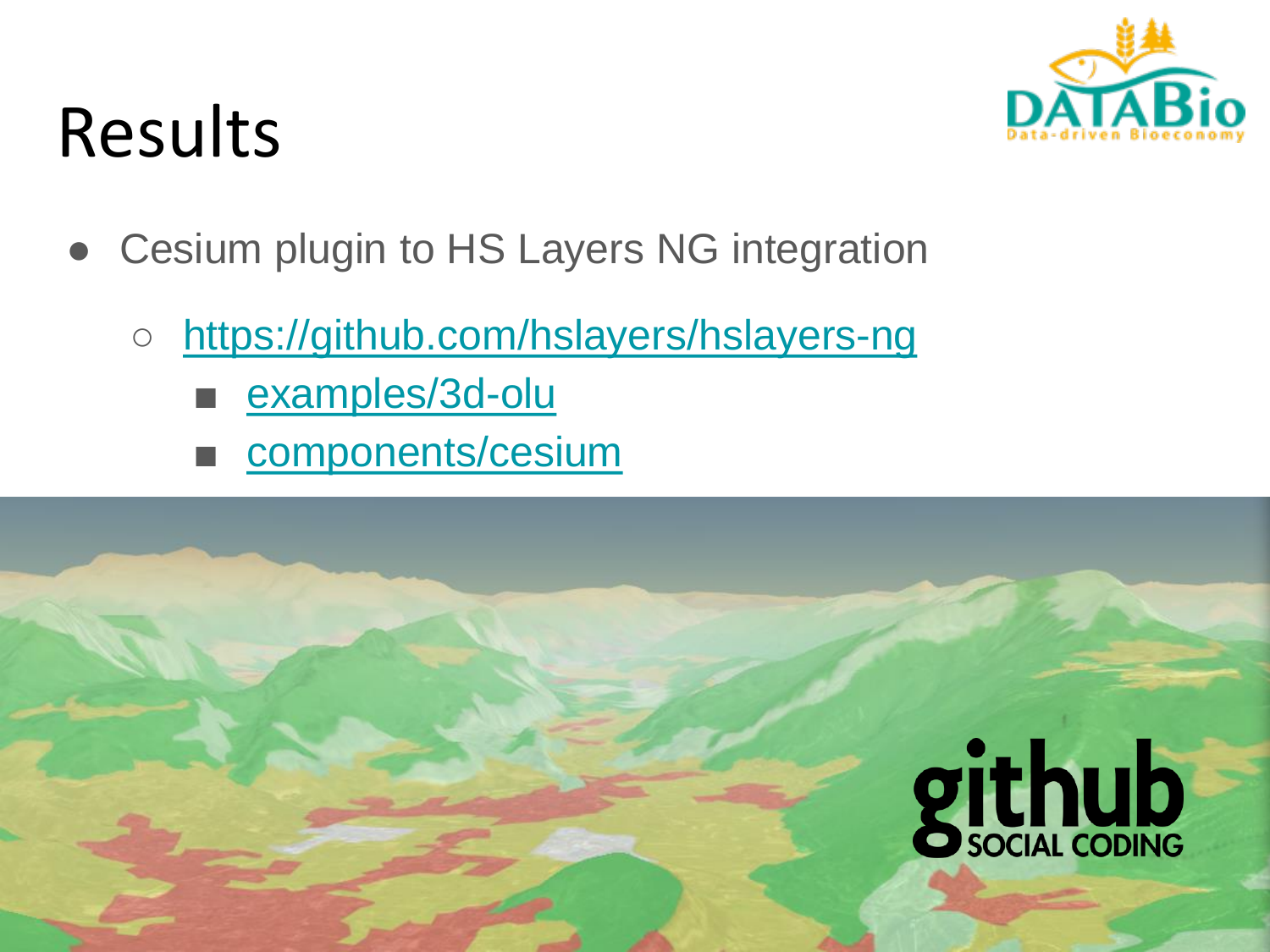

## Results

#### [3D Open Land Use app](http://ng.hslayers.org/examples/3d-olu)

● Visualization of [Open Land Use](http://sdi4apps.eu/open_land_use/) on top of the EU-DEM

terrain model

● Custom datasets can be added (as WMS in WGS 84)

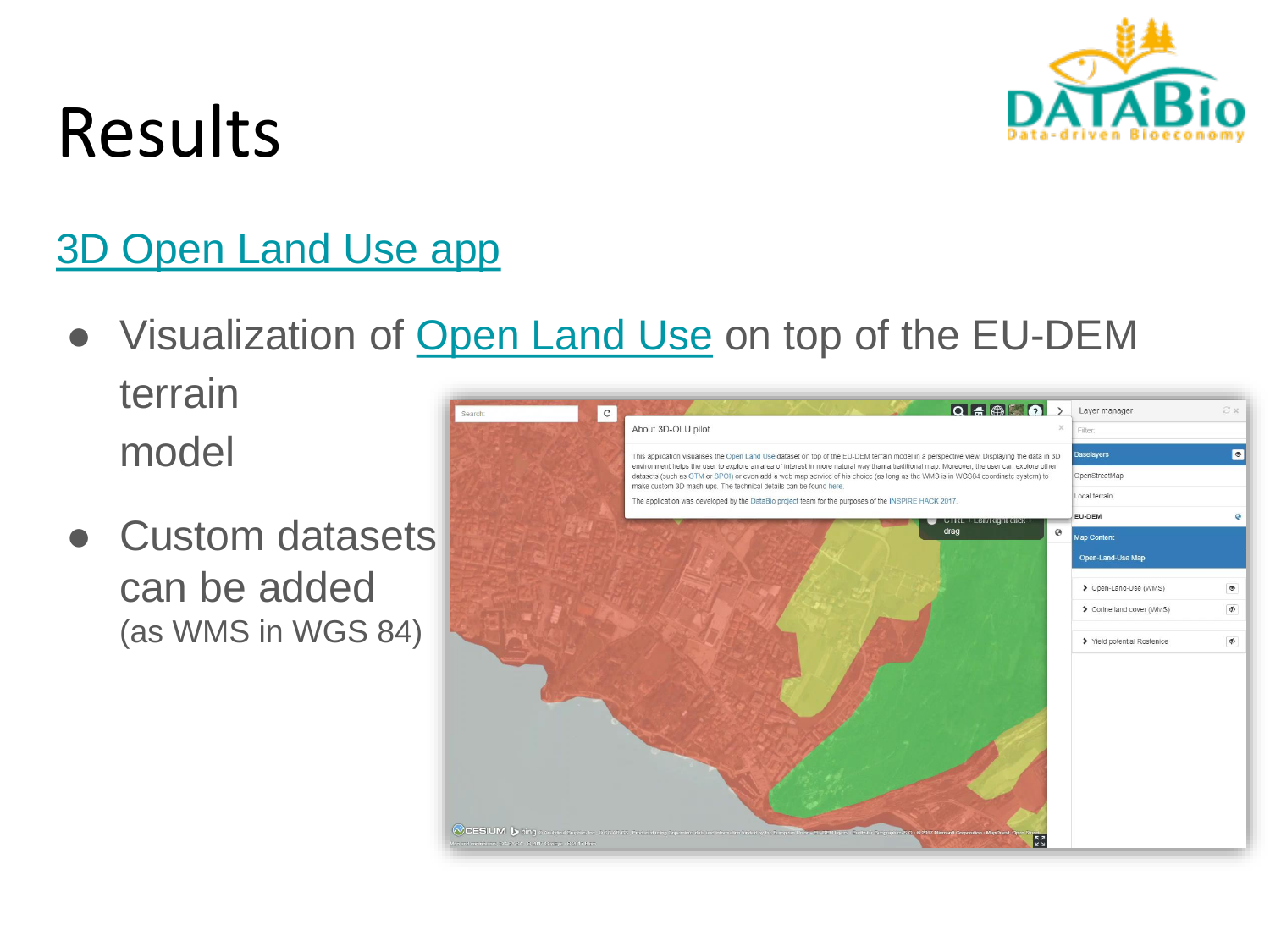

# Results

#### [Rostenice](http://ng.hslayers.org/examples/rostenice/) farm

- Local DTM and local DSM
- Slope, aspect
- Compound topographic index
- **Normalized** difference vegetation index
- **Yield potential**
- Machinery tracks, working swath, ...

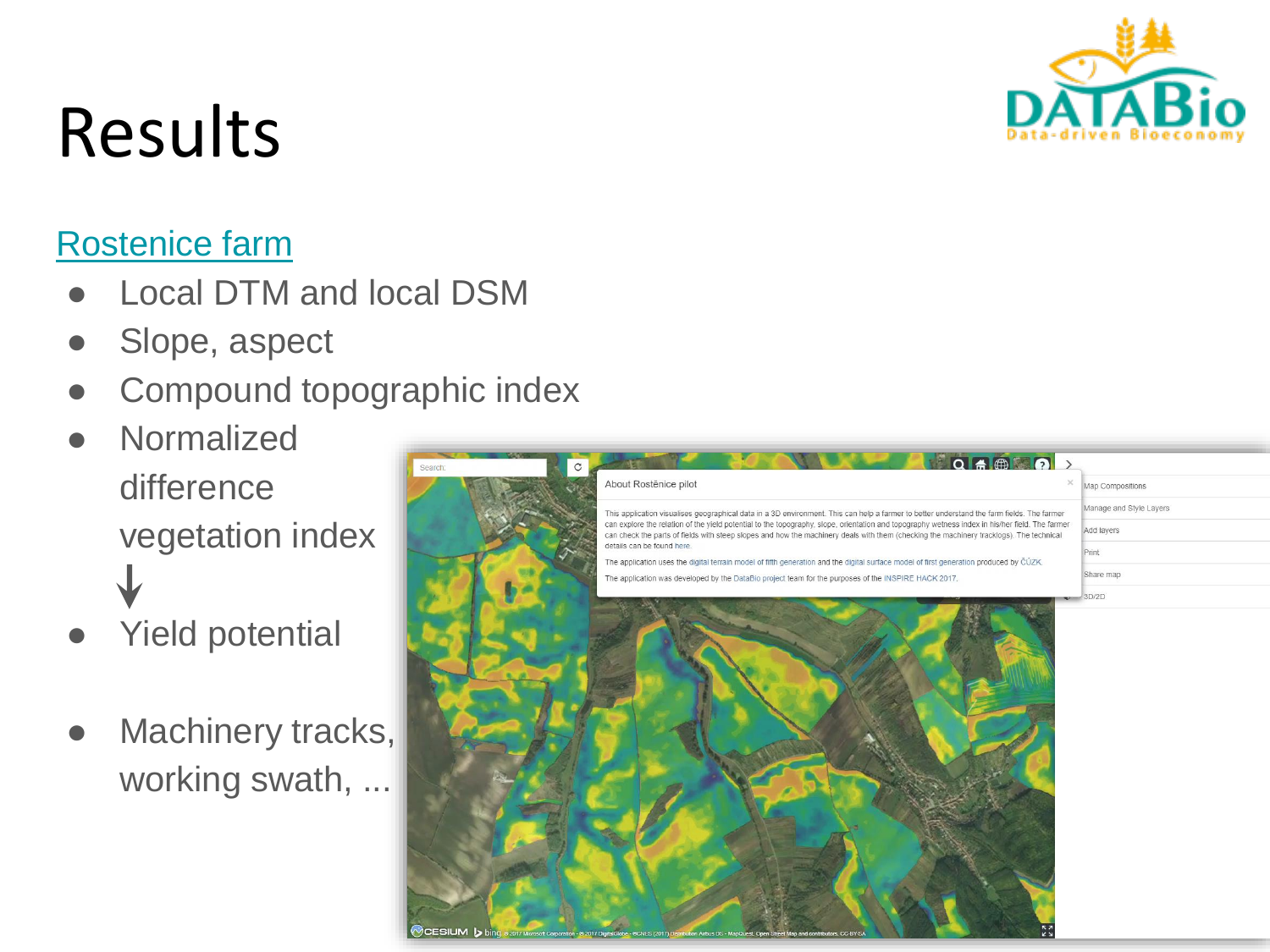

#### Future challenges

- **Large Data Analytics-as-a-Service**
	- *Yield potential calculation*:
		- NDVI series
		- CTI/TWI
		- Crop types
		- …
	- *Machinery tracks*:
		- Analysis of realized tracks
		- Calculation of risk areas (steep gradients)
		- generation of recommended tracks related to particular vehicles
- (local, regional, national and EU wide **legislation**)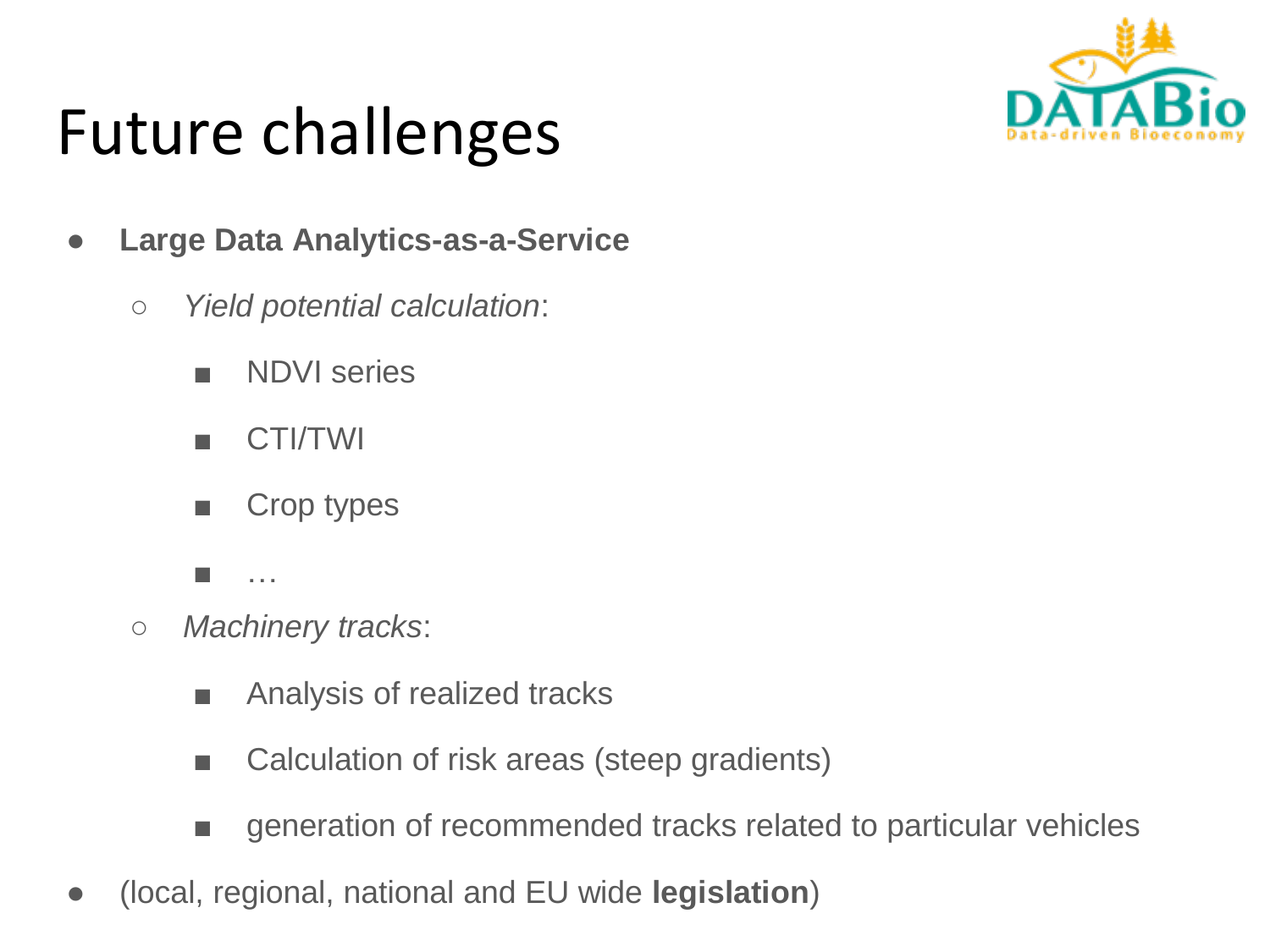

## Potential business model

#### **Freemium**

- *Open access* to existing global data mashed-up with layers of user choice (3D OLU app)
- *Low cost service* for online calculation of NDVI, TWI/CTI and yield potential from openly available data
- *Regular cost service* for a farm willing to process its detailed data